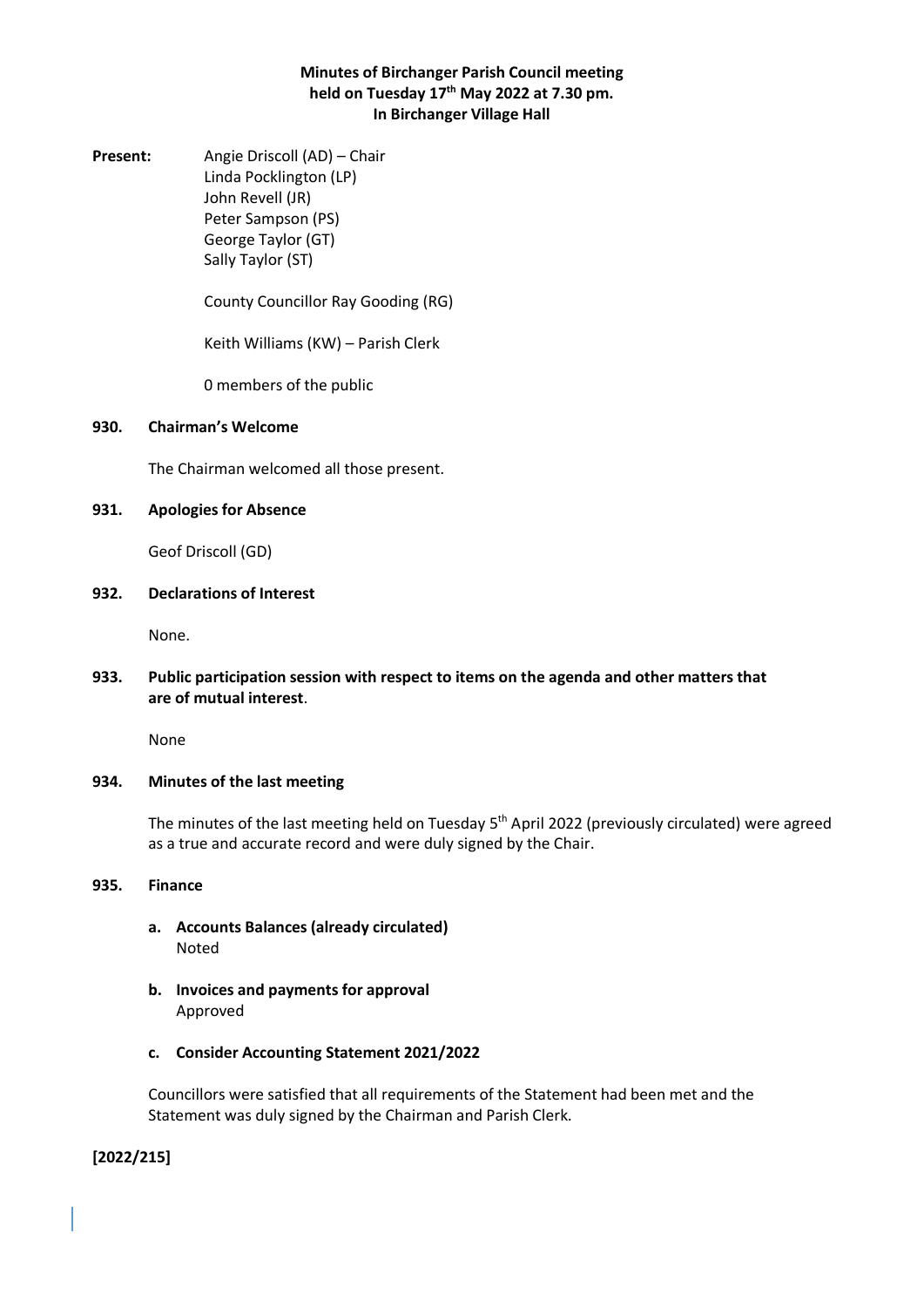#### **936. Planning**

There were no planning applications to consider.

## **937. Wig Wag signs**

No action has yet been taken. AD has written to Cllr Lee Scott but has not yet received a response.

# **938. Junction 8/A120 roundabout**

## **J8**

This junction is due to close for 6 weekends starting originally on 20<sup>th</sup> May but subsequently changed to 10<sup>th</sup> June. A letter from National Highways has been delivered to all households in the village giving closure and diversion information.

# **A120 roundabout**

RG and AD are to have a meeting with the contractors, SISK, regarding the works and date of closure of Birchanger Lane.

# **939. Meeting with Cllr Lee Scott of Essex County Council**

AD met Cllr Lee Scott, Cabinet member for Highways on Thursday, April 7 at the hall. Also present were Ray Gooding (RG) and Geof Driscoll (GD).

AD spoke to him about the wig wags and pointed out the sign which was in the wrong place and the sign on the other side of the lane which, although in the right position didn't have the appropriate signage.

Also discussed was the lack of communication coming from Highways and how frustrating this was. Cllr Scott explained that ECC were short of staff but he hoped that with that communication would improve as new staff are appointed.

They drove round the village and pointed out various problems including the flooding at the corner of the lane and Stansted Road which is exacerbated by the overflowing drain outside number 69, "Birchanger Lake", and various other blocked drains. Cllr Scott said he would arrange for all the drains to be jetted. Cllr Scott asked RG to let him have a list of all the issues.

He was also shown raised ironworks on Birchwood and areas of moss on pavements in Birchwood and Harrisons which were slippery and dangerous when wet. Cllr Scott said that Highways could only deal with safety issues and not those that were purely cosmetic.

The lack of maintenance on the new cycle path was also discussed and is to be added to the list RG was asked to put together. The list is awaited.

# **940. Allotments/Recreation Ground**

- GT has obtained a chain and padlock for the allotments main gate.
- The tap near the rear gate is no longer dripping, GT having changed the washer.
- GT has replaced the other tap.

**[2022/216]**